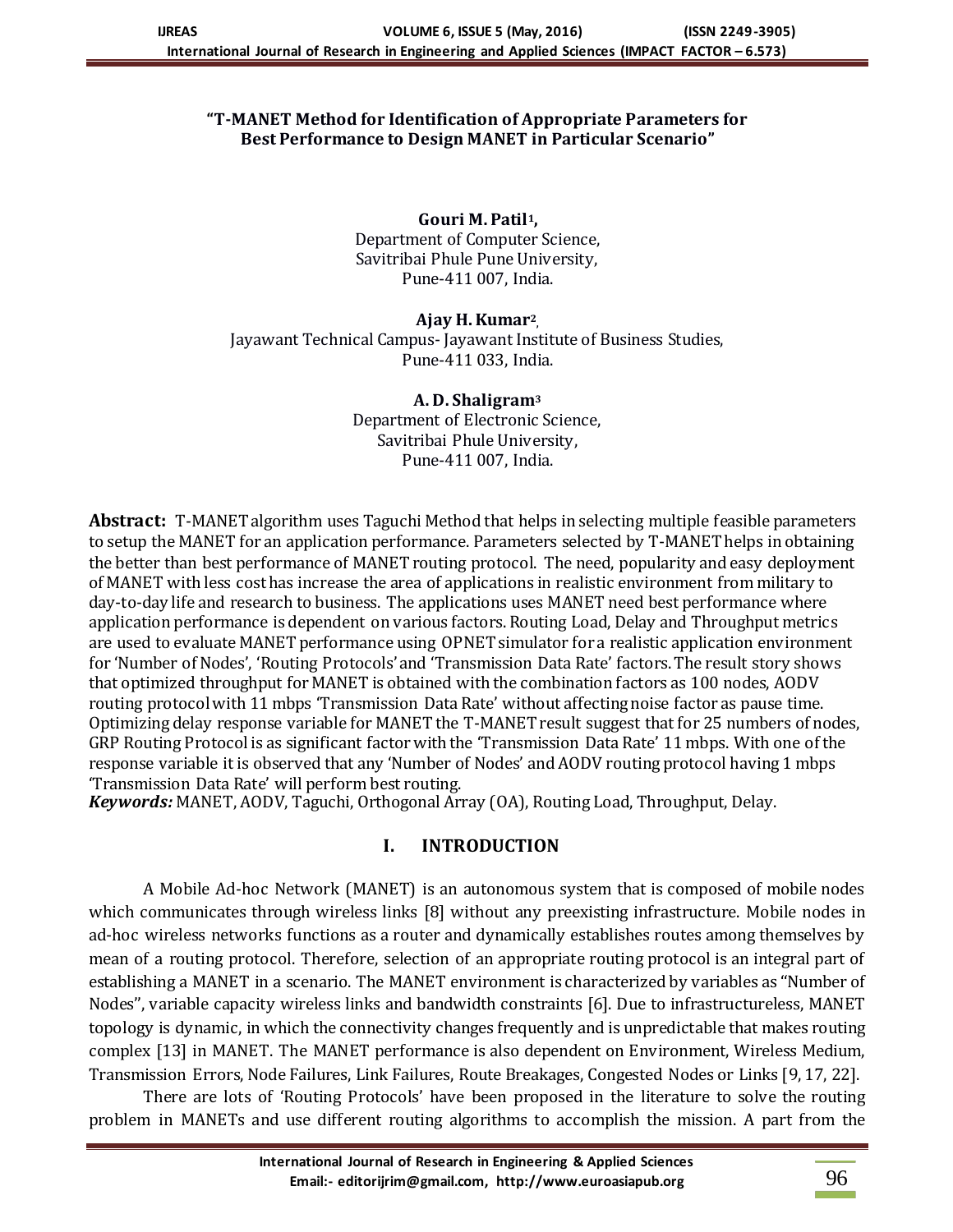routing algorithm it can also be classified by their routing principle. Basically, the routing protocols are classified as proactive (table driven), reactive (on-demand), geographical (position based routing) and hybrid (combination of best feature of proactive and reactive) [6, 9]. Different Routing Protocols are suitable for different scenario having different scale of nodes. MANET nodes participating in a today's realistic environment are of different and limited 'Transmission Data Rate' [14]. Thus, selecting efficient routing protocol, protocol scalability and appropriate 'Transmission Data Rate' for a realistic environment of MANET is the challenge. Finding appropriate parameters will give better than best performance in a MANET.

There is a lot of research work done for evaluating performance of routing protocol in MANET and most of the work is limited to identifying the impact of factors on one or more performance metrics using one factor at a time approach. Taguchi method is a powerful technique in quantifying the effect of several factors simultaneously such as terrain, node speed, network size transmission range and transmission rates, pause time and maximum connections on the routing overheads.

The proposed T-MANET algorithm in this paper uses Taguchi Method of optimization to improve the performance of MANET Routing Protocol with best combination of parameters required to setup the network. This algorithm finds the best possible performance by determining the optimum combination of 'Number of Nodes', best Routing Protocol and 'Transmission Data Rate'. The consistency of performance is obtained by making the MANET routing protocol insensitive for the influence of the uncontrollable factor as Pause time. The performance of routing protocol is measure using routing load, end-to-end delay and throughput performance metrics using proposed T-MANET algorithm and OPNET-14.5 modeler simulator.

## **II. TAGUCHI METHOD**

Dr. Genichi Taguchi first introduced the Taguchi methods [21] in 1960. The target of Taguchi method is to produce high quality product at a lower cost; to reduce the variation in process where a robust experimental design are involved [7]. The Taguchi method is a kind of design of experiments that investigates how different factors affect the mean and variance of a process performance characteristic. It is an iterative optimization procedure based on orthogonal array (OA) which can be used to find nearoptimal settings [3, 7]. OA is an important parameter in Taguchi's method which provides a systematic way to determine the control parameters of the experimental run and it is widely used in manufacturing processes, engineering fields, power electronics and wireless communications, etc. [3].

Taguchi method is used to improve the quality of products and processes. Quality of a products and processes improves when a higher level of performance is consistently obtained. The highest possible performance is obtained by determining the optimum combination of process design factors. The consistency of performance is obtained by making the product/process insensitive to the influence of the uncontrollable factor and consistency of performance is achieved by carrying out the trial conditions under the influence of the noise factors. The optimum design is determined by Taguchi's approach, using Orthogonal Array (OA) [3, 7] and Design Of Experiment (DOE) principles. It reduces the size of experiment due to which experimental process get speeding up [7]. The SNR evaluate the effect of change in a particular factor on the performance of process or product [7].

According to the nature of the problem Taguchi approach optimization is of two categories that are called static problems and dynamic problems. It uses log function for desired outputs and objective functions for optimization that is called Signal-to-Noise ratios [20].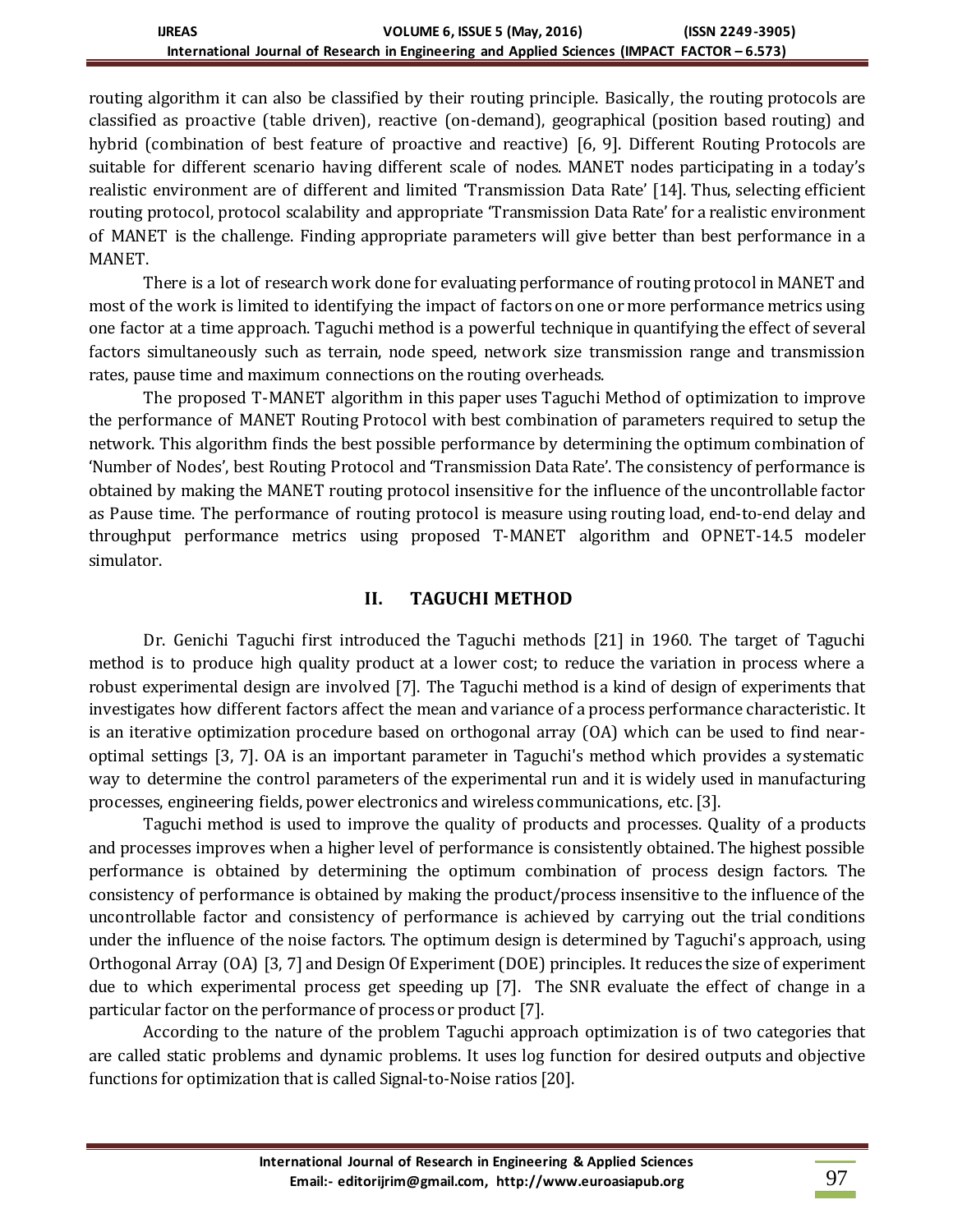## **III. PROBLEM STATEMENT**

MANET is a spontaneous communication network that can be formed at a marketplace, sport events, a conference, mobile classroom, etc. Such network performance is dependent on various factors as 'Number of Nodes', 'Routing Protocols', 'Transmission Data Rate', terrain size, node speeds, transmission ranges, pause times, and maximum connections [3, 4, 7, 12, 13, 16]. The MANET performance depends on these factors, so identification of appropriate factors for best performance is a need for today's realistic environment of MANET.

# **IV. OBJECTIVE**

 To develop a method to identify appropriate parameters and optimizing for the best *performance* of MANET routing protocols using Taguchi optimization method.

# **V. ROUTING PROTOCOLS**

According to the network circumstances, MANET routing protocols can be categorized as: proactive, reactive and hybrid [6, 9]. Proactive routing protocol also called as table driven routing protocols attempt to maintain up-to-date routing information to all nodes by periodically disseminating topology updates throughout the network. Reactive routing protocol also called as on demand driven routing protocols attempt to discover a route only when a route is needed and Hybrid protocols inherit features from both proactive and reactive routing protocol. Here, AODV, OLSR and GRP routing protocols are considered for investigation and are briefly described.

Ad-hoc On Demand Vector protocol (AODV): AODV is a reactive routing protocol. It is also refer as Source-initiated On-demand protocol [10]. It has minimum number of required broadcasts by creating routes on demand basis instead of maintaining a complete list of routes [5]. AODV routing protocol is considered for this study because of its on demand nature. The AODV can be the right selection for getting good performance for the applications like cafeteria, conferences, shopping mall, vehicular ad-hoc network etc., where one of the mobility models also exists.

**Optimized Linked State Routing (OLSR):** OLSR is a proactive or table driven link-state routing protocol. In this routing protocol detection and then announcement of link state information throughout the mobile ad-hoc network is perform using hello and topology control (TC) messages [1].

**Gathering-based Routing Protocol (GRP):** Gathering-based Routing Protocol offers an efficient framework that has strengths of proactive routing protocol and reactive routing protocol that collects network information at a source node at an expense of a small amount of control overheads. Source node collects all the information about the route to the designation [15, 18]. If the current route is disconnected, on the basis of the collected information, the source node can provide promising routes thereby continuously transmission of data packets happens. This protocol does fast packet transfer without delay and without any unduly compromise as control overhead [15] so it gives good performance. The advantage of this protocol is that routes can be altered node by node and packet by packet simply by considering additional Quality-of-Services parameters relating to the next-hop neighbors reachability information such as delay or available bandwidth. One of the major disadvantages of GRP is complexity and overhead required for a distributed location database service [11].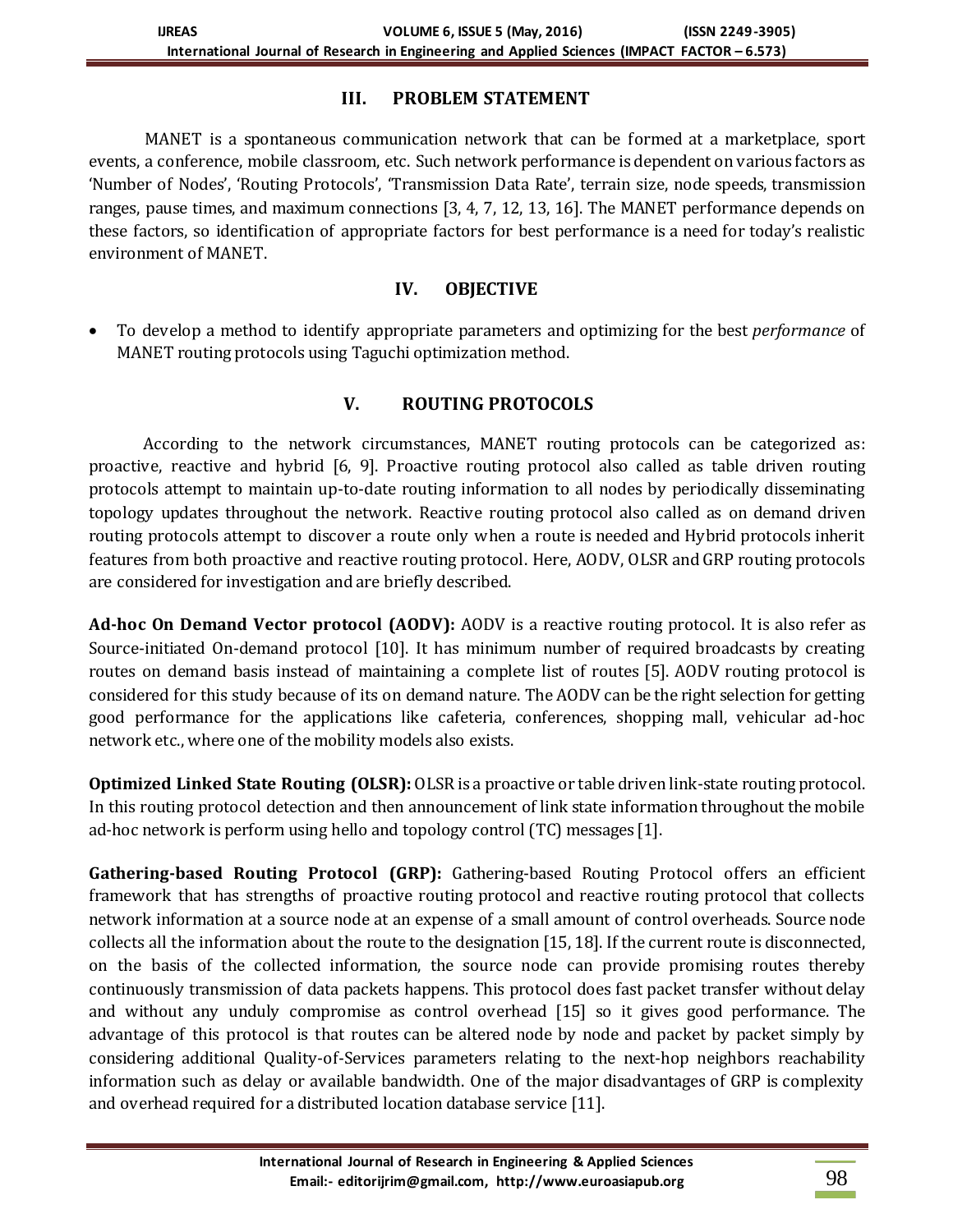# **VI. PROPOSED T-MANET PROCEDURE AND ALGORITHM**

**T-MANET PROCEDURE:** In T-MANET algorithm first step is to identify main function, failure mode and side effects. The noise factor(s) and testing conditions are captured that can effects on the performance is identified. After identifying the noise factor(s) need to identify the quality characteristics and objective functions. Identification of Control Factors and their appropriate level is defined. Depending on these Control factors and their appropriate level, select the appropriate Orthogonal Array (OA). Experiments are conducted using obtained orthogonal array on simulator. Simulation results are input to Taguchi Excel Template. In excel sheets analysis of variance is calculated that gives the optimum level of the parameters for performance metrics. By analyzing the graph, one can quantify the control factors for optimization.

## **T-MANET ALGORITHM:**

- **Step 1 : Identify Main Function, failure mode and side effects.** *OPTIMIZATION OF PERFORMANCE OFMANET.*
- **Step 2 : Identify Noise factors, testing conditions (to capture the effects of noise).** *The pause time between the data transmission is considered to be the Noise factors. Effect of the pause time will be captured by using 2 samples for each experiment (10 seconds/20 seconds).*

# **Step 3 : Identify Quality Characteristics and Objective Function.** *The objective of the Taguchi experimentation is to increase throughput, delay and routing load.*

**Step 4 : Identify Control Factors and their Levels** *Control Factors are 1) Number of Nodes, 2) Routing Protocol and 3) Data Rate for transmission.*

# **Step 5 : Identify Orthogonal Array (degrees of freedom for error)** *L9 orthogonal array is chosen up to 3 control factors with 3 levels each are used in this research.*

- **Step 6: Conduct the experiments using orthogonal array and OPNET simulator.**
- **Step 7 : Run the Simulation**

*Simulation is carried out using OPNET modeler 14.5.*

- **Step 8 : Input the measured data from simulation into Taguchi Excel template** [18]
- **Step 9 : By Analysis of variance, determine optimum levels of the parameters for each performance metrics.**
- **Step 10 : Quantify the control factor effects by graph.** *Various effects of factors on the performance improvement of MANET in terms of routing load, delay and throughput are shown in Figure-1, Figure-2 and Figure-3.*
- **Step 11 : Obtain the optimized performance for MANET.**

This algorithm and procedure is tested using Taguchi Template sheet and OPNET simulator for MANET performance. The performance metrics routing load, end-to-end delay and throughput for optimal factors routing protocol, 'Number of Nodes' and 'Transmission Data Rate' are obtained for analysis.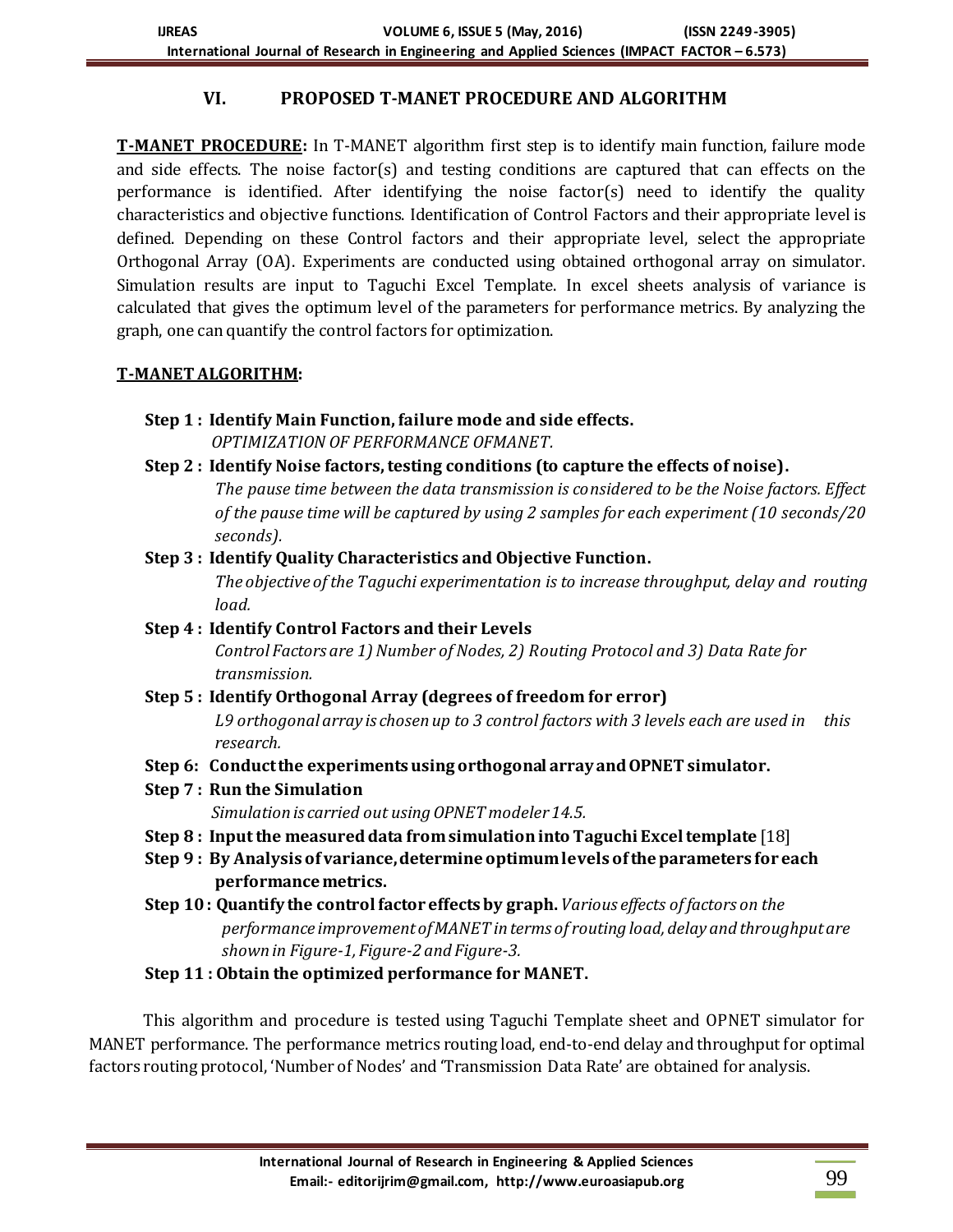### **VII. FOR T-MANET SIMULATION SETUP**

OPNET modeler 14.5 Network Simulator is used for the simulation of AODV, OLSR and GRP routing protocol to quantify affects on the performance of three control factors: 'Number of Nodes', Routing protocol and 'Transmission Data Rate' with pause time as noise factor. For the simulation in 500m x 500m area, Random Way Point Mobility Model, Traffic is generated for light weight video conference

**a) Control Factors: The three control factors that are** 'Number of Nodes' (25, 50 and 100), 'Transmission Data Rate' (1 mbps, 5.5 mbps and 11 mbps) and 'Routing Protocols' (AODV, OLSR and GRP) with three levels (Level-1, Level-2 and Level-3) are considered as per Table-1.

| <b>Control Factors</b>                 | LEVEL 1     | LEVEL 2     | LEVEL 3    |
|----------------------------------------|-------------|-------------|------------|
| <b>Number of Nodes</b>                 | 25          | 50          | 100        |
| <b>Routing Protocol</b>                | <b>AODV</b> | <b>OLSR</b> | <b>GRP</b> |
| <b>Transmission Data</b><br>Rate(mbps) |             | 5.5         |            |

#### *Table-1: Control Factors*

b) **Noise Factor:** As node Pause at destination makes variation in performance of routing protocol. The Noise factor is node pause time that is 10 seconds and 20 seconds at destination as in Table-2.

*Table-2: Noise Factors* 

| Noise Factor      | Noise Level 1 | Noise Level 2 | Number of levels |  |
|-------------------|---------------|---------------|------------------|--|
| <b>Pause Time</b> |               | 20            |                  |  |

c) **Orthogonal Array for Design Of Experiment:** Through Taguchi excel sheet the Orthogonal Array is obtained for experiments based on control factors and noise factors. The Orthogonal Array (OA) considered for Taguchi's Design of Experiment (DOE) with parameters as in Table-3.

| Expt.<br>No.   | Number of<br><b>Nodes</b> | <b>Routing Protocol</b> | <b>Transmission</b><br>Data Rate<br>(mbps) |
|----------------|---------------------------|-------------------------|--------------------------------------------|
|                | 25                        | <b>AODV</b>             |                                            |
| $\overline{2}$ | 25                        | <b>OLSR</b>             | 5.5                                        |
| 3              | 25                        | <b>GRP</b>              | 11                                         |
| 4              | 50                        | <b>AODV</b>             | 5.5                                        |
| 5              | 50                        | <b>OLSR</b>             | 11                                         |
|                | 50                        | <b>GRP</b>              |                                            |
| 7              | 100                       | <b>AODV</b>             | 11                                         |
| 8              | 100                       | <b>OLSR</b>             |                                            |
| 9              | 100                       | <b>GRP</b>              | 5.5                                        |

*Table-3: Orthogonal Array consider for Design Of Experiment*

#### **d) Performance metrics for evaluation:**

The simulated results are analyzed for throughput, end-to-end delay and routing load performance metrics [18]: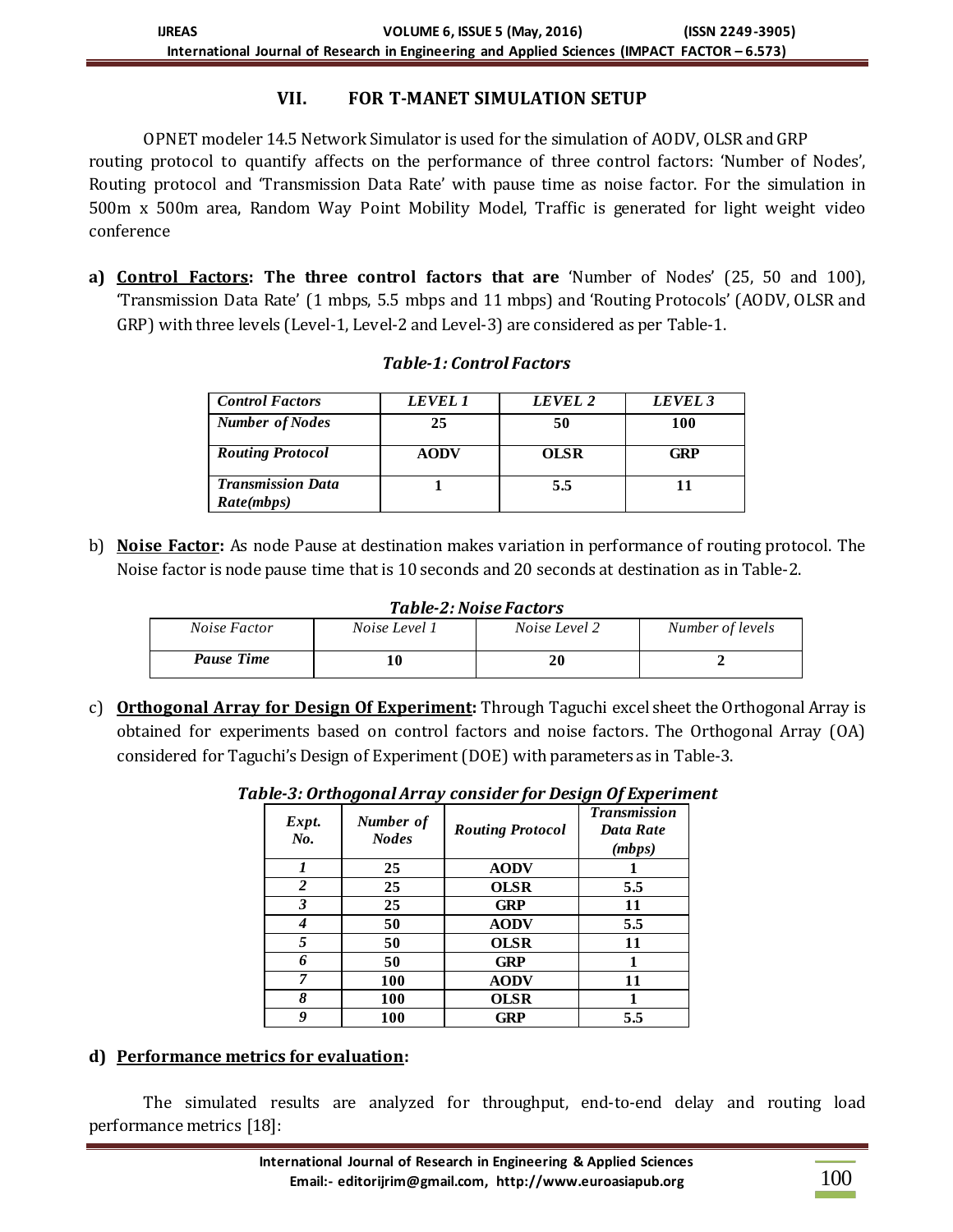1) Throughput: It is rate of successful data transfer in the network and measured as the ratio of total received packets in a particular unit of time from source to destination. Throughput is expressed in terms of bytes per second or bits per second.

$$
Throughtput = \frac{\sum Receivedpacket size}{Stop Time-start Time} \qquad bytes/sec \text{ or bits/sec} \qquad (1)
$$

2) End-to-End Delay (E2E): Average time taken by a specific packet is the time to travel from source to destination in a network. It is measure as the total number of time taken for each packets divided by total number of packet received at the destination, is expressed in terms of seconds.

$$
End - To - End Delay(E2E) = \frac{\sum (Packet SentTime - packet received Time)}{\sum (Packet received)}
$$
 (2)

2) Normalized Routing Load (NRL): The ratio of Number of Routing Packets Received to the Number of Data Packets Received is bits per second (bits/sec).

$$
Normalized \ Routing \ Load(NRL) = \frac{NRpr}{NDpr}
$$
 (3)

Where, *NRpr* is the Number of Routing Packets Received and *NDpr* is the Number of Data Packets Received.

# **VIII. SIMULATION RESULTS AND ANALYSIS**

After 'analysis of variance' (ANOVA), the method determines optimal parameters that are 'Number of Nodes', routing protocol and 'Transmission Data Rate' for appropriate combination for the performance metrics throughput, delay and routing load and is tabulated in Table-4, Table-5 and Table-6 respectively.

## a) **Appropriate combination for Throughput:**

| таріс-т. Анатузіз ороранняні істегордаганість рог ан оадпрас |             |             |            |             |                |                     |                    |
|--------------------------------------------------------------|-------------|-------------|------------|-------------|----------------|---------------------|--------------------|
| <b>Control Factor</b>                                        | Level 1     | Level 2     | Level 3    | Optimum     | $\frac{6}{9}$  | <b>Contribution</b> | <b>DOMINANT</b> or |
| <b>Names</b>                                                 |             |             |            | Level       | Factor         | of SELECTed         | Significant or     |
|                                                              |             |             |            |             | <b>Effects</b> | Level to S/N        | neutral            |
|                                                              |             |             |            |             |                | Ratio (in dB)       | /negligible        |
| Number of                                                    | 25          | 50          | 100        | <b>100</b>  | 28             | 5.20                | Neutral            |
| <b>Nodes</b>                                                 |             |             |            |             |                |                     | /negligible        |
| <b>Routing</b>                                               | <b>AODV</b> | <b>OLSR</b> | <b>GRP</b> | <b>AODV</b> | 28             | 2.89                | Neutral            |
| <b>Protocol</b>                                              |             |             |            |             |                |                     | /negligible        |
| Transmission                                                 |             | 5.5         | 11         | 11          | 29             | 4.73                | Neutral            |
| Data                                                         |             |             |            |             |                |                     | /negligible        |
| Rate(mbps)                                                   |             |             |            |             |                |                     |                    |

*Table-4: Analysis of Optimum level of parameters for throughput*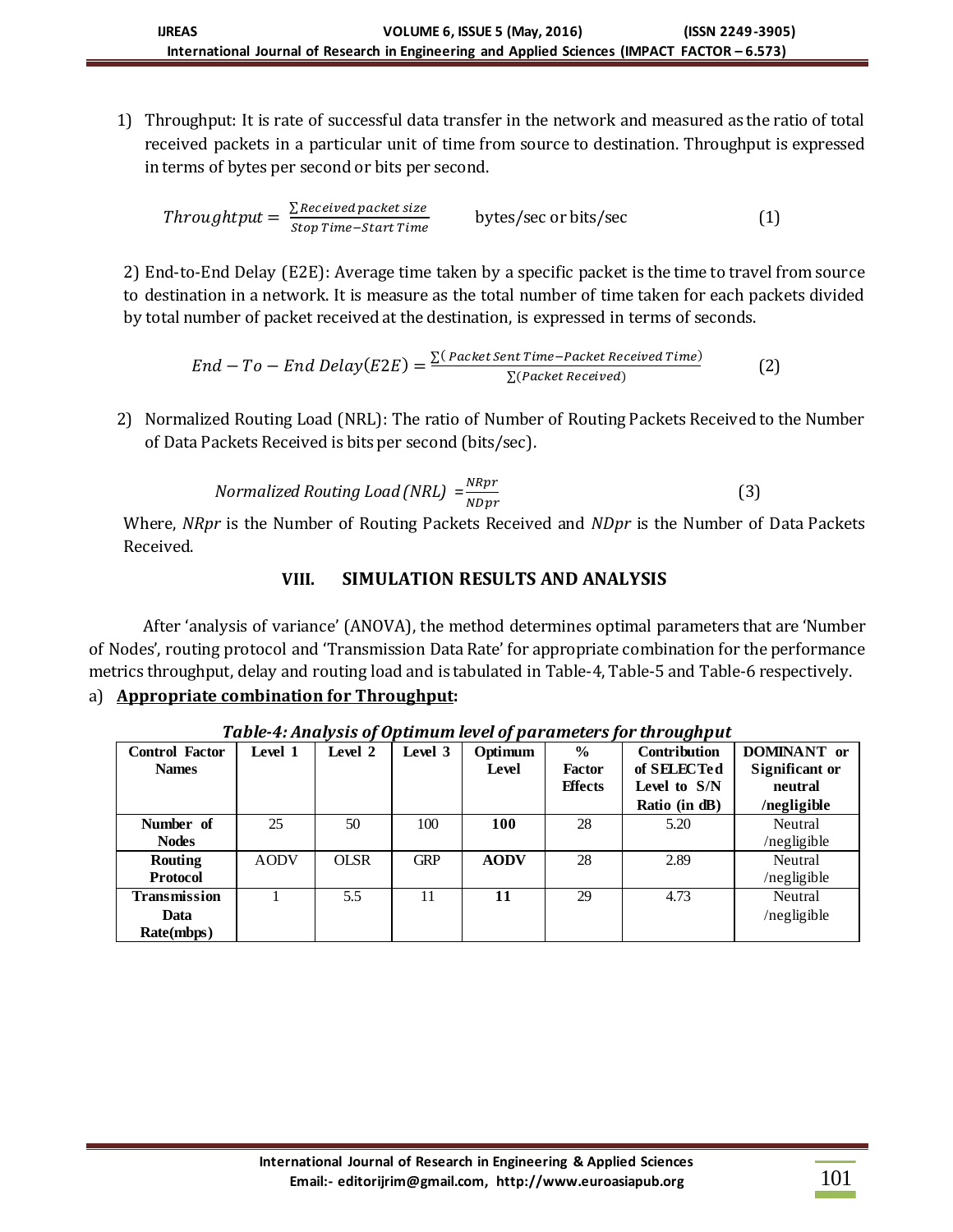

*Figure-1: Optimized Throughput*

**Observation:** For throughput optimization, Table-4 provides the combination of factors for MANET deployment can have 100 'Number of Nodes' using the AODV routing protocol with 11 mbps 'Transmission Data Rate' without affected by noise factor pause time. The SNR ratio higher then throughput is better as in Figure-1.

## b) **Appropriate combination for End-to-End Delay:**

| TUDIE-5: ANUIVSIS OF OPUMUM IEVEIS<br>UI.<br>parameters for delay |             |             |            |                      |                |                         |                     |  |
|-------------------------------------------------------------------|-------------|-------------|------------|----------------------|----------------|-------------------------|---------------------|--|
| <b>Control Factor</b>                                             | Level 1     | Level 2     | Level 3    | $\overline{Optimum}$ | %              | <b>Contribution</b>     | <b>DOMINANT</b> or  |  |
| <b>Names</b>                                                      |             |             |            | Level                | <b>Factor</b>  | of SELECTed             | Significant or      |  |
|                                                                   |             |             |            |                      | <i>Effects</i> | Level to S/N            | neutral             |  |
|                                                                   |             |             |            |                      |                | <i>Ratio</i> (in $dB$ ) | /negligible         |  |
| <b>Number</b> of                                                  | 25          | 50          | 100        | 25                   | 20             | 6.16                    | <b>SIGNIFICA NT</b> |  |
| <b>Nodes</b>                                                      |             |             |            |                      |                |                         |                     |  |
| <b>Routing</b>                                                    | <b>AODV</b> | <b>OLSR</b> | <b>GRP</b> | <b>GRP</b>           | 49             | 5.18                    | DOMINA              |  |
| <b>Protocol</b>                                                   |             |             |            |                      |                |                         | N T                 |  |
| <b>Transmission</b>                                               |             | 5.5         | 11         | 11                   | 25             | 2.86                    | MINA<br>DO.         |  |
| Data                                                              |             |             |            |                      |                |                         | N T                 |  |
| Rate(mbps)                                                        |             |             |            |                      |                |                         |                     |  |

*Table-5: Analysis of Optimum levels of parameters for delay*



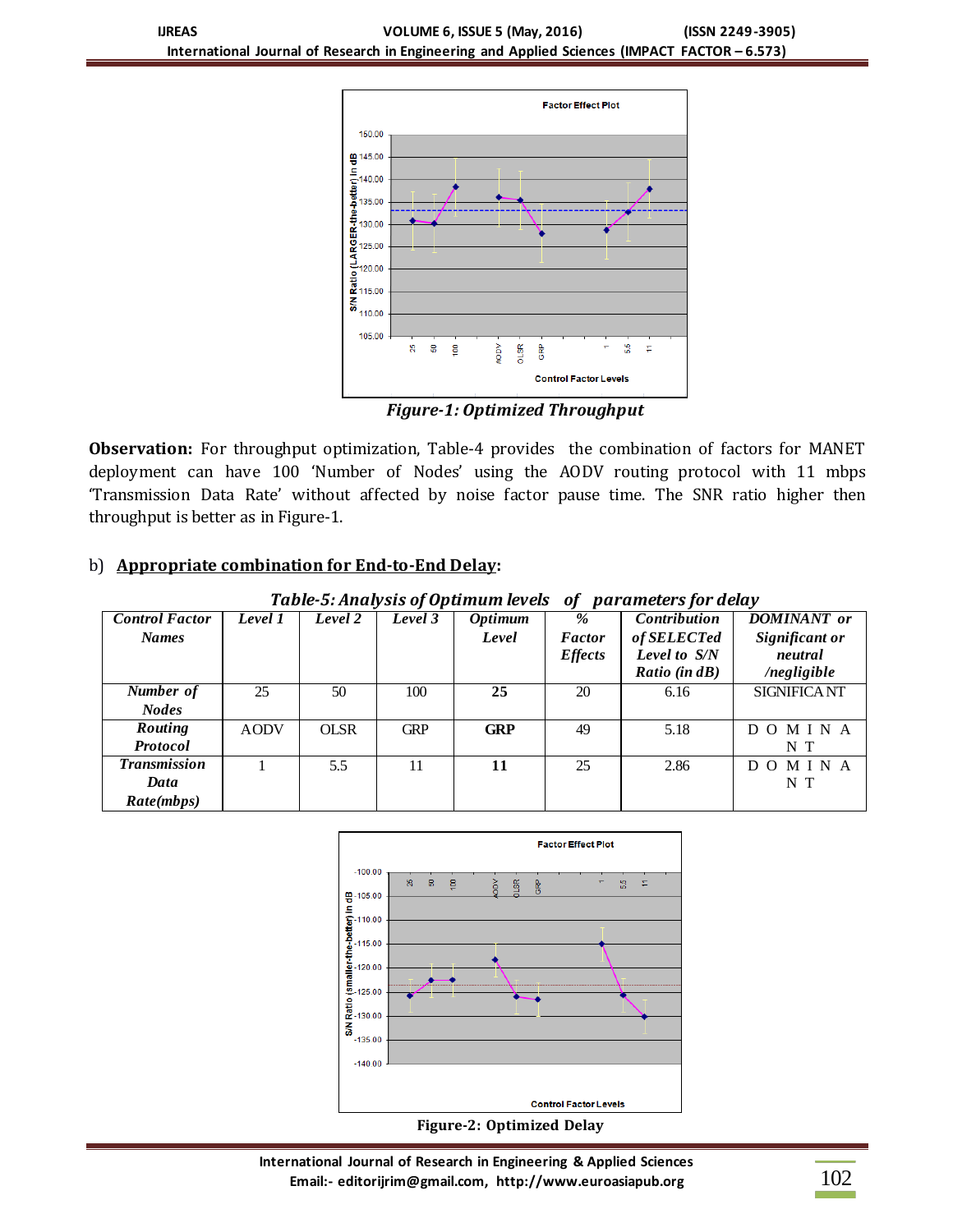**Observations:** Optimizing the delay response variable the MANET parameters are suggested to consider 25 nodes using GRP Routing Protocol as significant factor with the 'Transmission Data Rate' of 11 mbps after analyzing Table-5 and Figure-2. For delay the dominant factor is 'Transmission Data Rate'. The dominant factor affects the response variable. As the 'Transmission Data Rate' change it will affects the response variable delay.

# c) **Appropriate combination for Routing Load:**

| <b>Control Factor</b><br><b>Names</b>     | Level 1     | Level 2     | Level 3    | <b>Optimum</b><br>Level | % Factor<br><b>Effects</b> | <b>Contribution of</b><br><b>SELECTed</b><br>Level to S/N<br>Ratio (in dB) | <b>DOMINANT</b> or<br>Significant or<br>neutral<br>/negligible |
|-------------------------------------------|-------------|-------------|------------|-------------------------|----------------------------|----------------------------------------------------------------------------|----------------------------------------------------------------|
| Number of<br><b>Nodes</b>                 | 25          | 50          | 100        |                         | 4                          | 0.00                                                                       | Neutral<br>/negligible                                         |
| Routing<br><b>Protocol</b>                | <b>AODV</b> | <b>OLSR</b> | <b>GRP</b> | <b>GRP</b>              | 24                         | $-2.94$                                                                    | DOMINA<br>N T                                                  |
| <b>Transmission</b><br>Data<br>Rate(mbps) |             | 5.5         | 11         | 5.5                     | 69                         | $-2.05$                                                                    | DOMINA<br>N T                                                  |





**Figure-3: Optimized Routing Load**

**Observations:** From Table-6, it is observed that the optimal level and 'Number of Nodes' value is dash (-) it means that any 'Number of Nodes' and AODV routing protocol with 5 mbps 'Transmission Data Rate' is the optimal solution. The routing load is best for smaller SNR is observed through Figure-3.

## d) **Performance evaluation considering "DOMINANT"**

From Table-4, Table-5 and Table-6 it is observed that the **"DOMINANT"** are only in end-to-end delay and routing load tables. The **"DOMINANT"** is considered as factors that are to be taken further for simulation and performance analysis in MANET.

From Table-6, 'Transmission Data Rate' is dominating factor for end-to-end delay. To find the better than best results the GRP routing protocol is simulated further for 25 number of nodes with 1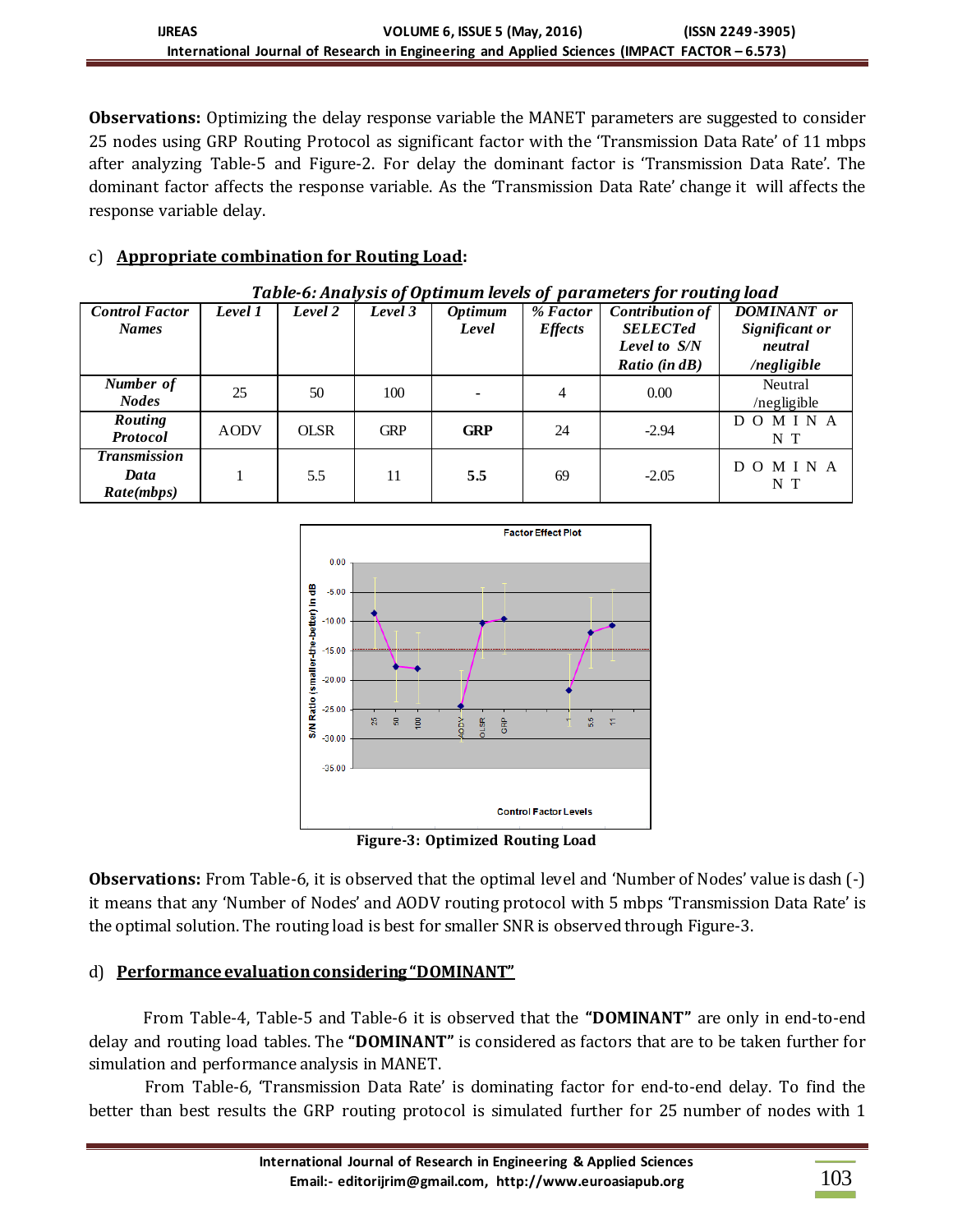mbps, 2 mbps, 5.5 mbps and 11 mbps transmission data rates and simulation results are graphically plotted in Figure-4 (a), (b) and  $(c)$ .





**Figure-4 (a): Network Load for**





 *Figure-4 (c): Throughput for Data rate (1-11 mbps)*

**Observations:** From Figure-4(a), (b) and (c) the observations are:

- a) GRP routing protocol gives better than best performance at 11 mbps Transmission Data Rate for 25 numbers of nodes.
- b) For all 'Transmission Data Rate' (1 mbps, 2 mbps, 5.5 mbps and 11 mbps), after 5 minutes of simulation Routing Load, Delay and Throughput are becoming constant at certain level.
- c) As on duration of 5 minutes simulation the Routing Load, Delay and Throughput get varies for 'Transmission Data Rate' 1 mbps, 2 mbps, 5.5 mbps and 11 mbps. Further graphs are plotted in Figure-5(a), (b) and (c) to understand variation in routing load, end-to-delay and throughput.







**'Transmission Data Rate' (1-11 mbps) 'Transmission Data Rate' (1-11 mbps)**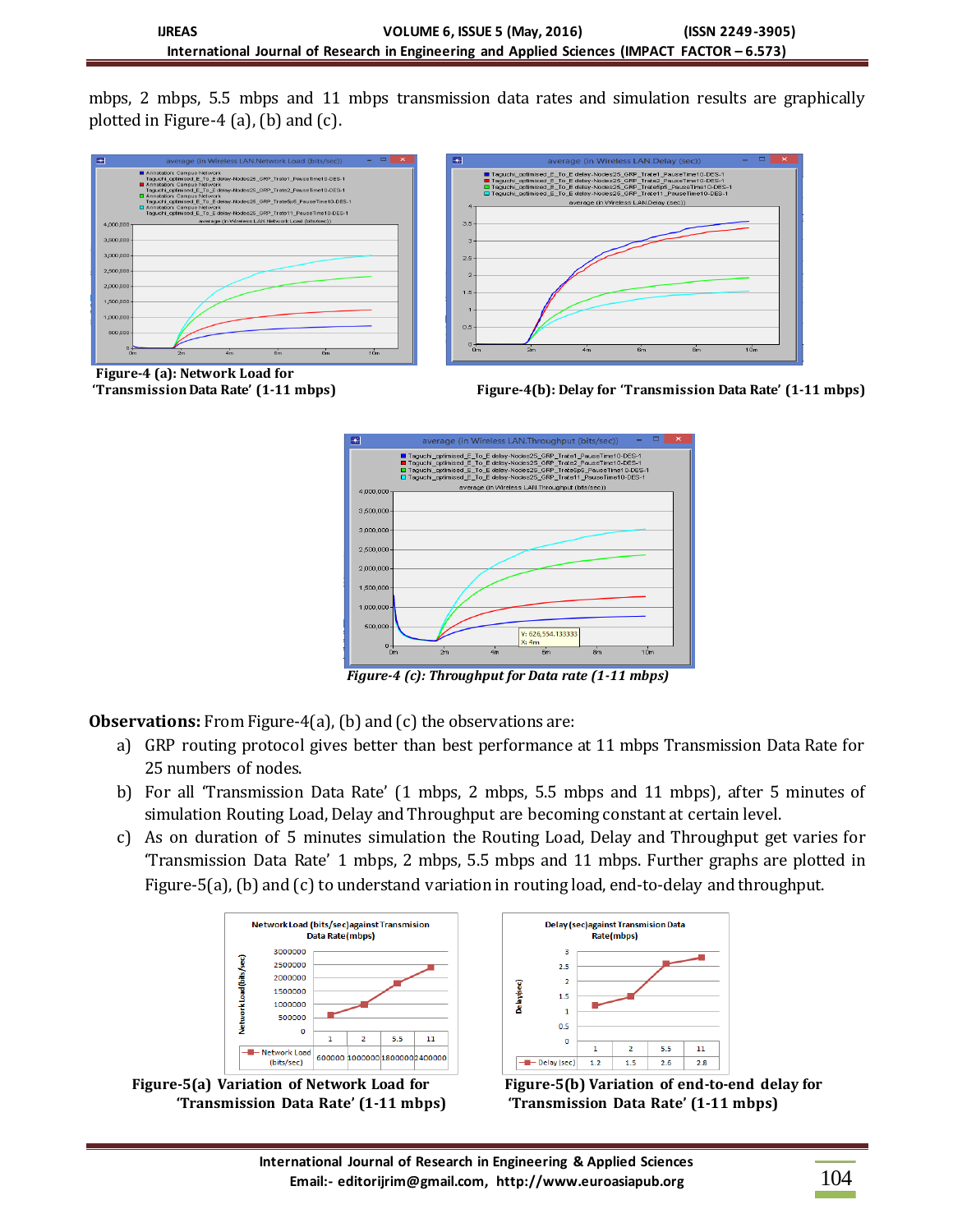

*Figure-5(c) Variation of Throughput for 'Transmission Data Rate' (1-11 mbps)*

From Figure-5 (a), (b) and (c) it is concluded that GRP routing protocol with 25 numbers of nodes and 11 mbps 'Transmission Data Rate' is reliable for delay performance and better transmission of packets.

#### **IX. CONCLUSIONS**

The performance of MANET can influence very much by the routing protocol designs and quantity factors as geography, pause time, node speed, transmission range, traffic load, end-to-end delay and throughput. These factors along with inherent characteristics of MANET may result in unpredictable variation in the overall network performance. Taguchi method is powerful technique in quantifying several factors simultaneously. It is an iterative optimization procedure based on Orthogonal Array (OA) which can be used to find near-optimal settings. So, Taguchi method is systematic and efficient method for the identification of the effective factors which influences the process where robust experimental design is involved. The robust parameter design method has been successfully applied in many areas like environmental sciences, agriculture sciences, manufacturing processes, basic sciences, engineering, medicine, management sciences, biological science, physical science, power electronics, wireless communications and in many more areas where optimization is required to minimize process iteration and to compare the effects of multiple factors, together with their interactions simultaneously.

The researcher proposed T-MANET algorithm that uses Taguchi Method for identifying appropriate parameters for the best performance of MANET in realistic environment has used combination of control factors such as 'Number of Nodes', 'Routing Protocols' and 'Transmission Data Rate' with the noise factor pause time to achieve the optimized performance of MANET. Optimized throughput for MANET is obtained with the combination factors as 100 nodes using the AODV routing protocol with 11 mbps 'Transmission Data Rate' without affected by noise factor 'pause time'. Optimizing delay response variable for MANET is suggested to use the 25 number of nodes using GRP Routing Protocol as significant factor with the 'Transmission Data Rate' of 11 mbps. Response variable routing load is suggested to optimize with any 'Number of Nodes' routed with AODV routing protocol with 1mbps 'Transmission Data Rate'. In case of GRP routing protocol, 25 nodes with 11 mbps 'Transmission Data Rate' is reliable for delay performance metrics for transmission of packets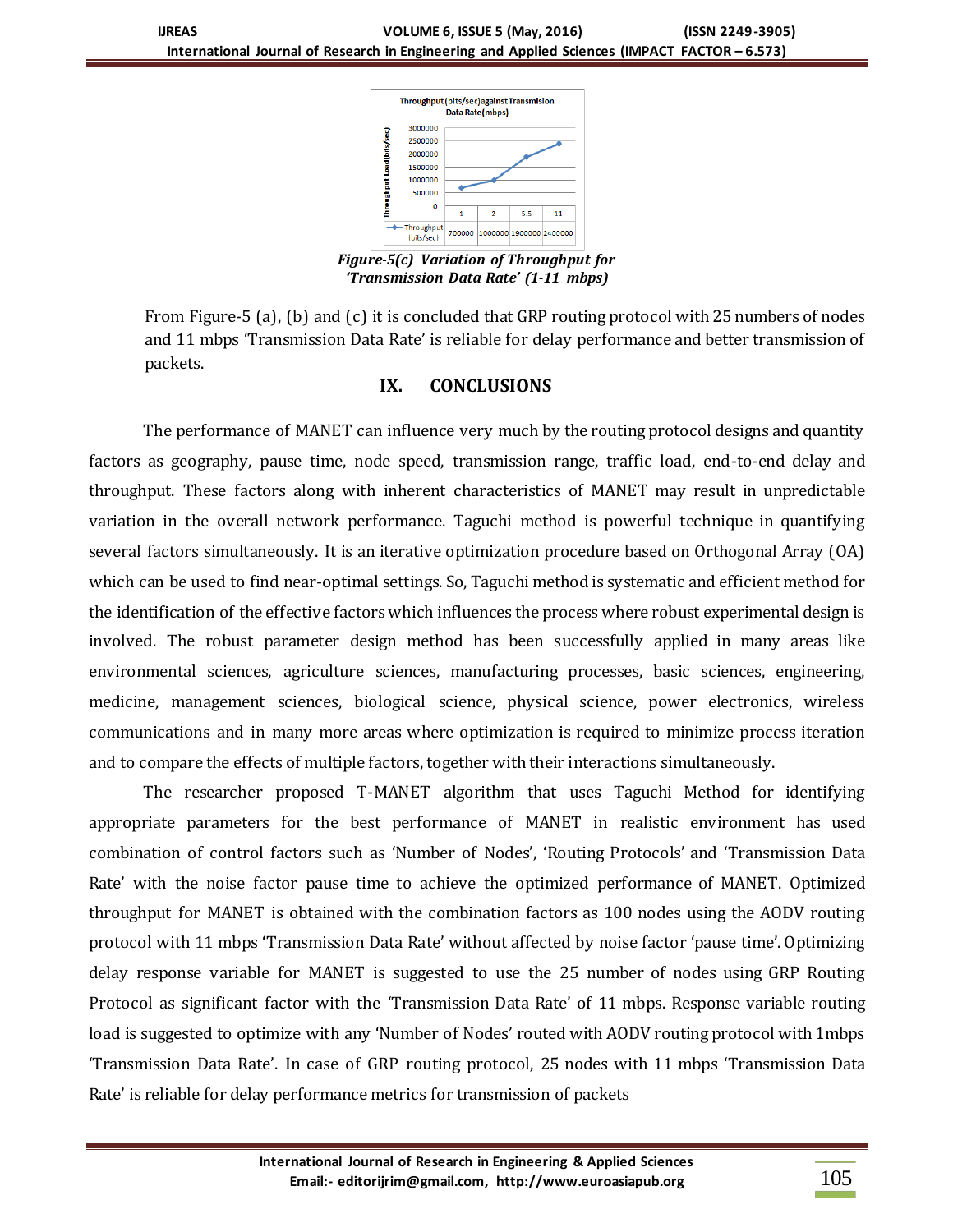# **REFERENCES:**

- 1. Amit K. Chaturvedi, Jitendra K. Khemani, "Analysis of Mobility Models in Mobile Ad-hoc Networks", International Journal of Computer Applications, 2014, National Seminar on Recent Advances in Wireless Networks and Communications (NWNC-2014), pg. 5-9, ISSN 0975 – 8887.
- 2. A. Awada, B. Wegmann, I. Viering, and A. Klein, "A Joint Optimization of Antenna Parameters in a Cellular Network Using Taguchi's Method," in 2011 IEEE 73rd Vehicular Technology Conference (VTC Spring), 2011, pp. 1–5.
- 3. Aznor Hanah Abdul Halim, "Optimization of Vehicular Ad Hoc Network using Taguchi Method", International Conference on Computer, Communication, and Control Technology (I4CT 2015), April 21 – 23, IEEE 2015, pg.147-151, 978-1-4799-7952-3/15.
- 4. Dheeraj Rawat, "Recognition of Novel Variance Parameters Using Taguchi Loss Function in MANET", International Journal of Innovative Research in Computer and Communication Engineering, Vol. 3, Issue 1, January 2015, pg. 416-426, ISSN(Online): 2320-9801, ISSN (Print): 2320-9798.
- 5. Ejiro .E. Igbesoko, Thaddeus Onyinye Eze, Mona Ghassemian , "Performance Analysis of MANET Routing Protocols over Different Mobility Models, pg. 1-4.
- 6. Gabriel Ioan Ivascu, Samuel Pierre, Alejandro Quintero, "QoS routing with traffic distribution in mobile ad hoc networks", ELSEVIER, Computer Communications 32 (2009), pg. 305–316, ISSN 0140-3664.
- 7. Hazura M., Muhammad H.L., "Simulation Analysis of Ad-Hoc On-Demand Distance Vector Routing Protocol Performance in Mobile Ad Hoc Network Using Taguchi Design Approach, "Journal of Fundamental Sciences, October 2008, available at [http://www.ibnusina.utm.my/jfs,](http://www.ibnusina.utm.my/jfs) [http://dx.doi.org/10.11113/mjfas.v4n2.47,](http://dx.doi.org/10.11113/mjfas.v4n2.47) Article, pg. 387-394.
- 8. Idris Skloul Ibrahim, Peter J.B King, Robert Pooley, "Performance Evaluation of Routing Protocols for MANET", Fourth International Conference on Systems and Networks Communications-2009, IEEE Computer Society, IEEE-2009, pg.105-112, 978-0-7695-3775-7.
- 9. Jayanti, V. Nandal, "Routing Protocols in MANET: Comparative Study" International Journal of Computer Science and Mobile Computing, Vol.3 Issue.7, July- 2014, pg. 119-125, ISSN 2320–088X.
- 10. Karmveer Singh, Vidhi Sharma, "Performance Analysis of MANET with Reactive and Proactive Routing Protocols and Mobility Models", INTERNATIONAL JOURNAL FOR RESEARCH IN AP PL I ED SC I ENC E AND ENGINEERING TECHNOLO GY (I JRAS ET), Vol. 2 Issue V, May 2014, ISSN: 2321-965, pg. 304-31.
- 11. Kuldeep Vats Mandeep Dalal Deepak Rohila Vikas Loura, "OPNET Based Simulation and Performance Analysis of GRP Routing Protocol", International Journal of Advanced Research in Computer Science and Software Engineering, Volume 2, Issue 3, March 2012, pg. 118-122, ISSN: 2277 128X.
- 12. Mohamed Elshaikh, "Energy Consumption Optimization with Ichi Taguchi Method for Wireless Sensor Networks", International Conference on Electronic Design (ICED), Aug- 2014, IEEE 2014, pg. 493-498, 978-1-4799-6103-0/14.
- 13. Munish Sharma, "Simulation Analysis of MANET Routing Protocols under Different Mobility Models", International Journal of Wireless Communications and Network Technologies, Volume 4, No.1, December – January 2015, pg. 1-8, ISSN 2319 – 6629.
- 14. Narinder Kaur Panesar, Darshan Singh Sidhu, "Performance Comparison of MANET Routing Protocols using Traffic Models", International Journal of Advanced Research in Computer Science and Software Engineering, Volume 4, Issue 12, December 2014, pg. 717-723, ISSN: 2277-128X.